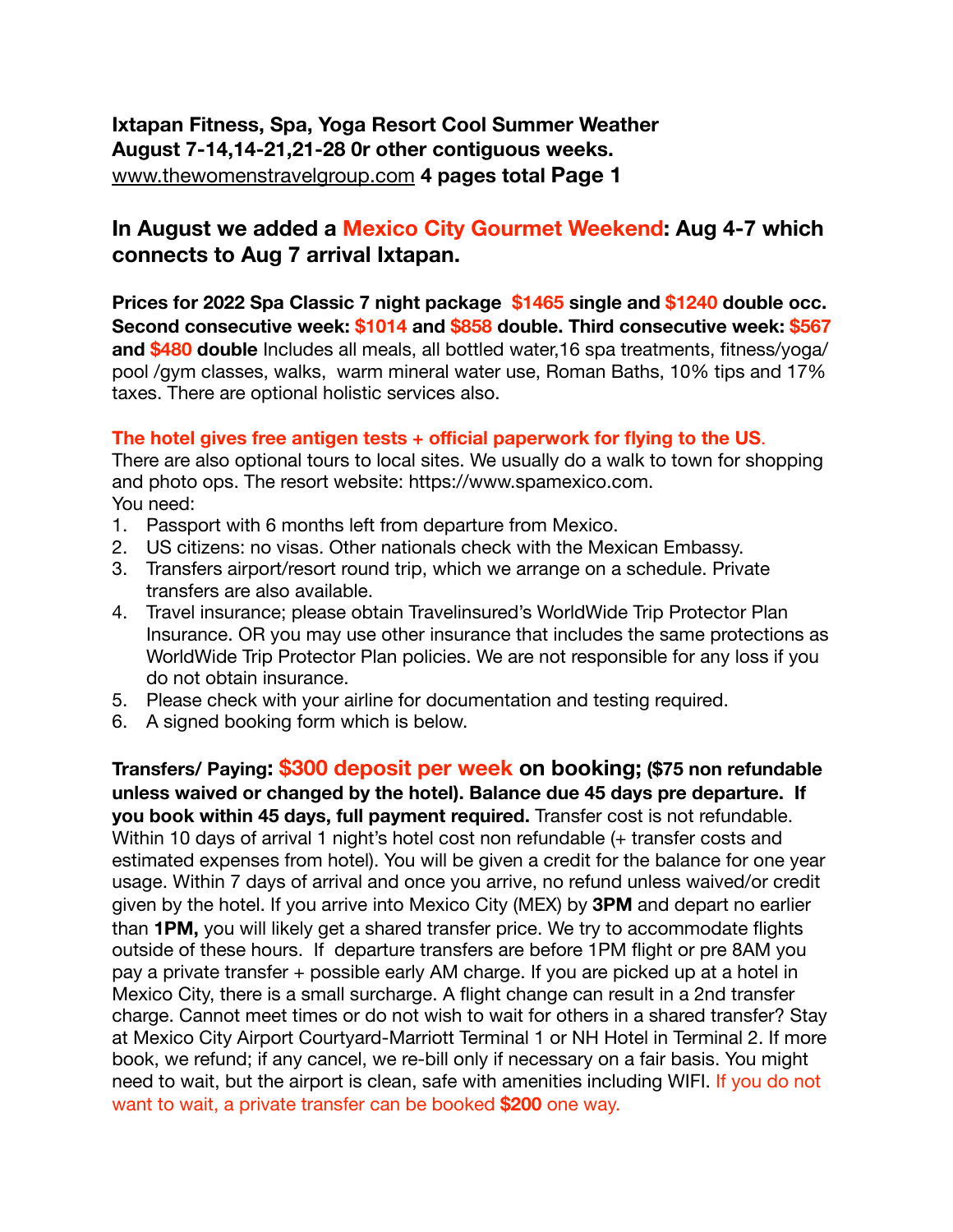Before the trip you get a list of all women, flights, helpful hints, clothing, country information, 24/7 number, and more about the resort. Until further notice, we require information and a photo of your Covid vaccination.

|       |                                                                                                                                                                                                                                | Booking Form <i>which week / weeks?</i> Mail, Scan/Email Fax: 917 634                   |
|-------|--------------------------------------------------------------------------------------------------------------------------------------------------------------------------------------------------------------------------------|-----------------------------------------------------------------------------------------|
|       | 4022 Name(s)Passport and the control of the control of the control of the control of the control of the control of the control of the control of the control of the control of the control of the control of the control of th |                                                                                         |
|       |                                                                                                                                                                                                                                |                                                                                         |
|       |                                                                                                                                                                                                                                |                                                                                         |
|       | WorldWide Trip Protector Policy Number (once obtained). ________________________                                                                                                                                               |                                                                                         |
|       | Vaccination information required to travel with us:                                                                                                                                                                            |                                                                                         |
|       | Date of 1st vaccination_______________________Date of 2nd vaccination____________                                                                                                                                              |                                                                                         |
|       | Place of Vaccination/Name of Facility/City/State.                                                                                                                                                                              |                                                                                         |
|       | Vaccine Type (only approved in the US acceptable).                                                                                                                                                                             |                                                                                         |
|       |                                                                                                                                                                                                                                |                                                                                         |
|       |                                                                                                                                                                                                                                |                                                                                         |
|       |                                                                                                                                                                                                                                |                                                                                         |
|       |                                                                                                                                                                                                                                | Hotel price payable by check to ECPS Consulting Corp. or by Zelle to ECPS Consulting    |
|       |                                                                                                                                                                                                                                | Corporation, under email: phyllisnycity@gmail.com + phone 646 309 5607. Your payment    |
|       |                                                                                                                                                                                                                                | is in agreement with our terms/conditions and penalties. Mail checks to ECPS Consulting |
|       | Corp / % Phyllis Stoller 116 East 63 Street, Suite 4A New York NY 10065                                                                                                                                                        |                                                                                         |
|       |                                                                                                                                                                                                                                |                                                                                         |
| City: |                                                                                                                                                                                                                                | State: _____ Zip: ______________                                                        |

| $\mathsf{v}$                 | $O(10^{-10})$ |  |
|------------------------------|---------------|--|
| Telephone: Day/Night Mobile_ |               |  |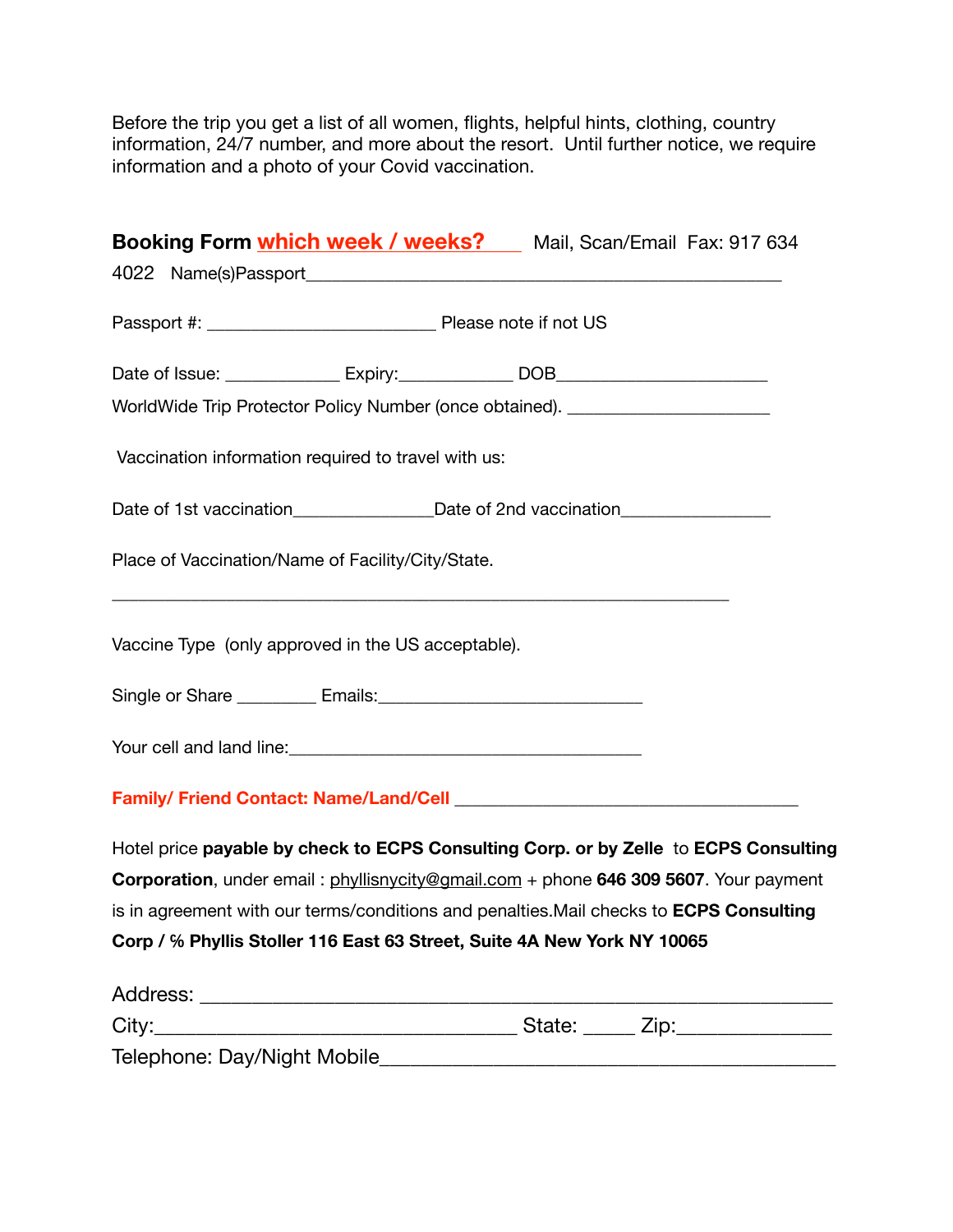**Signature for agreement to terms/conditions:** 

**\_\_\_\_\_\_\_\_\_\_\_\_\_\_\_\_\_\_\_\_\_\_\_\_\_\_\_\_\_\_\_\_\_\_\_\_\_\_\_\_\_\_\_Date:\_\_\_\_\_\_\_\_\_\_ Page 2** 

phyllisnycity@gmail.com/ www.thewomenstravelgroup.com/ 646 309 5607

## **Page 3**

**Terms, Conditions & General Information** apply to tours operated by ECPS Consulting Corporation doing business as The Women's Travel Group [sometimes hereafter referred to as 'we' 'us' or The Women's Travel Group']. Some tours or cruises might have different terms and conditions, stated on their respective itineraries. Payment to us constitutes agreement with the terms and conditions here and on our site under each and every trip mentioned. **RESERVATIONS, DEPOSITS & FINAL PAYMENTS** A deposit outlined is due at the time of reservation. Final payment schedule is on each tour page but always a minimum of 90 days before departure unless noted. All tour prices are based on a minimum of passengers traveling together. Tour prices are based on current rates of exchange, taxes and tariffs. We reserve the right to increase prices to cover increased costs. **TRAVEL DOCUMENTS**- You must have a passport valid for 6 months beyond the re-entry date to your country of residence. A visa or visas may be required. Non U.S. citizens may have different requirements and we do not check those requirements. It is the passenger's responsibility to make sure visa requirements are met. You must have a valid travel insurance policy which has all coverages of travelinsured.com's World Wide Trip Protector Plan. **PAGE 1 of booking form BOOKING CONFIRMATION** We confirm bookings by email. Do not assume you are booked unless you receive a confirmation email. Tour documents are also sent by email usually 3 weeks before we leave. **CANCELLATIONS & CHANGES** All cancellations must be received in writing. Specific cancellation charges are outlined in each trip description. We are also obliged to concur with all cancellation terms of our suppliers, airlines, ships, transfer companies etc. Travel insurance is offered to protect payments and it is your responsibility to obtain it. **UNUSED TOUR SEGMENTS** No refund will be made for unused accommodations, missed meals, transportation segments, sightseeing tours or any other service. Such unused items are neither refundable nor exchangeable. **INCLUSIONS**  Accommodations are on double occupancy, at quoted hotels or similar. Single rooms incur a single supplement. If your room share cancels or you change to a single room mid trip, you must pay a single supplement. Room shares are not guaranteed. If the arrangement does not work out while on the trip, each guest will need to pay for her single at that time. Meals for each tour are on itinerary. Page 2

Tour inclusions are printed on each tour page. The airlines used are not to be held responsible for any act, omission or event during the time passenger/s is not/are not onboard their aircraft. The passenger tickets in use by the airline shall constitute the sole contract between airline and passenger/s. Airfares are current at the time of printing and are subject to change without notice. **HEALTH, MEDICAL and MISC.** Some countries require proof of inoculation and/or vaccination certificates; it is your responsibility to know these and be aware of these and other medical restrictions or requirements. The Women's Travel Group acts only in the capacity as an agent for hotels, airlines, bus companies, railroads, ship lines, and/or contractors providing accommodations, transportation or other services. We purchase transportation, accommodations, restaurant and other services from independent suppliers. The Women's Travel Group CANNOT BE HELD LIABLE FOR PERSONAL INJURY, PROPERTY DAMAGE OR